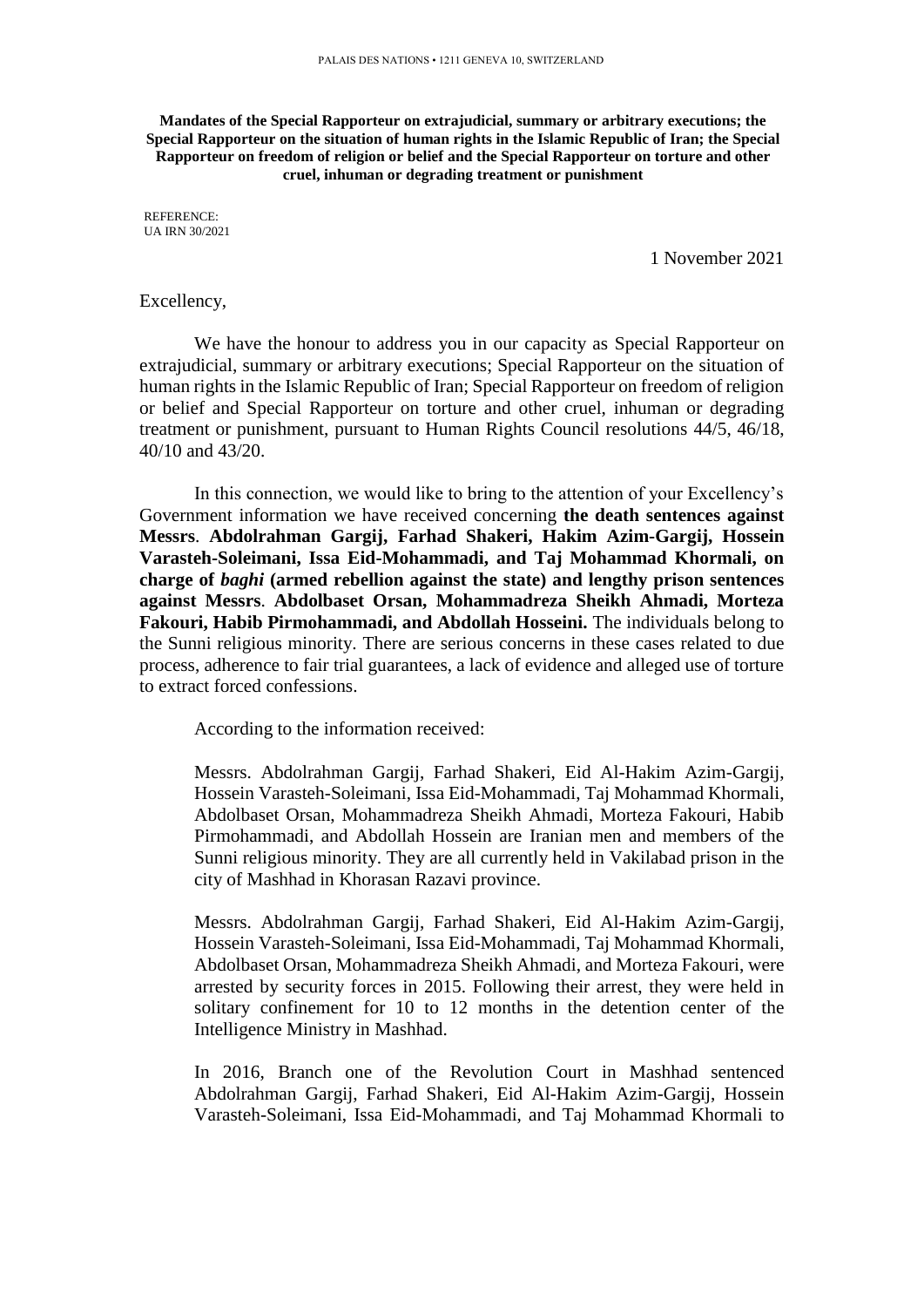death on charges of "*baghi* (armed rebellion against the state) through membership in the Salafi group of Al-Forghan and membership in the National Solidarity Front of Sunnis in Iran". The Revolution Court sentenced Abdolbaset Orsan, Mohammadreza Sheikh Ahmadi, and Morteza Fakouri to 15 years in prison on the charge of "*baghi* through membership in a Salafi group".

Mr. Habib Pirmohammadi was arrested in March 2018. In February 2019, Branch 4 of the Revolution Court in city of Mashhad sentenced Mr. Pirmohammadi to 15 years in prison, for charge of "*baghi*", five years in prison for charge of "assembly and collusion against national security", one year in prison for charge of "propaganda against the state", and one year in prison for "membership in a pro Daesh group on cyberspace". Mr. Pirmohammadi has appealed to the Supreme Court. Despite his enquiries, he has not received information about whether his case is under review by the Supreme Court.

Mr. Abdollah Hosseini is held in Vakilabad Prison in a state of limbo.

The abovementioned individuals were reportedly subjected to torture and illtreatment with the aim of extracting confessions. They reportedly did not have access to lawyers of their own choice since their arrest and throughout their trial process and were denied contacting their families for two years. A number of their family members have also been subjected to harassment by the authorities in attempt to force the abovementioned individuals to accept the charges.

They have reportedly been subjected to beating and harassment by prison guards and other prisoners in Ward 1.6 of Vakilabad prison.

Without prejudging the accuracy of the received information, we express our alarm that the convictions and death sentences against Messrs. Abdolrahman Gargij, Farhad Shakeri, Hakim Azim-Gargij, Hossein Varasteh-Soleimani, Issa Eid-Mohammadi, and Taj Mohammad Khormali, as well as lengthy prison sentences issued against of Messrs. Messrs. Abdolbaset Orsan, Mohammadreza Sheikh Ahmadi, Morteza Fakouri, Habib Pirmohammadi, and Abdollah Hossein, have been imposed following on the basis of forced confessions extracted through to torture and following other violations of due process and of fair trial standards. We are particularly concerned that the overbroad charge of "baghi" continues to be used for the imposition of the death penalty. We are furthermore concerned at the use of overbroad national security charges against members of minority groups. We deeply regret that the authorities in the Islamic Republic of Iran continue to reportedly use torture and other ill-treatment to forcibly extract confessions, and would like to remind your Excellency's Government of the absolute and non-derogable prohibition of torture and other cruel, inhuman or degrading treatment or punishment, as an international norm of *jus cogens.*

We would like to remind your Excellency's Government of its obligations under international human rights law. Article 6(2) of the International Covenant on Civil and Political Rights (ICCPR), ratified by the Islamic Republic of Iran on 24 June 1975, states that the death penalty may not be imposed when doing so would be contrary to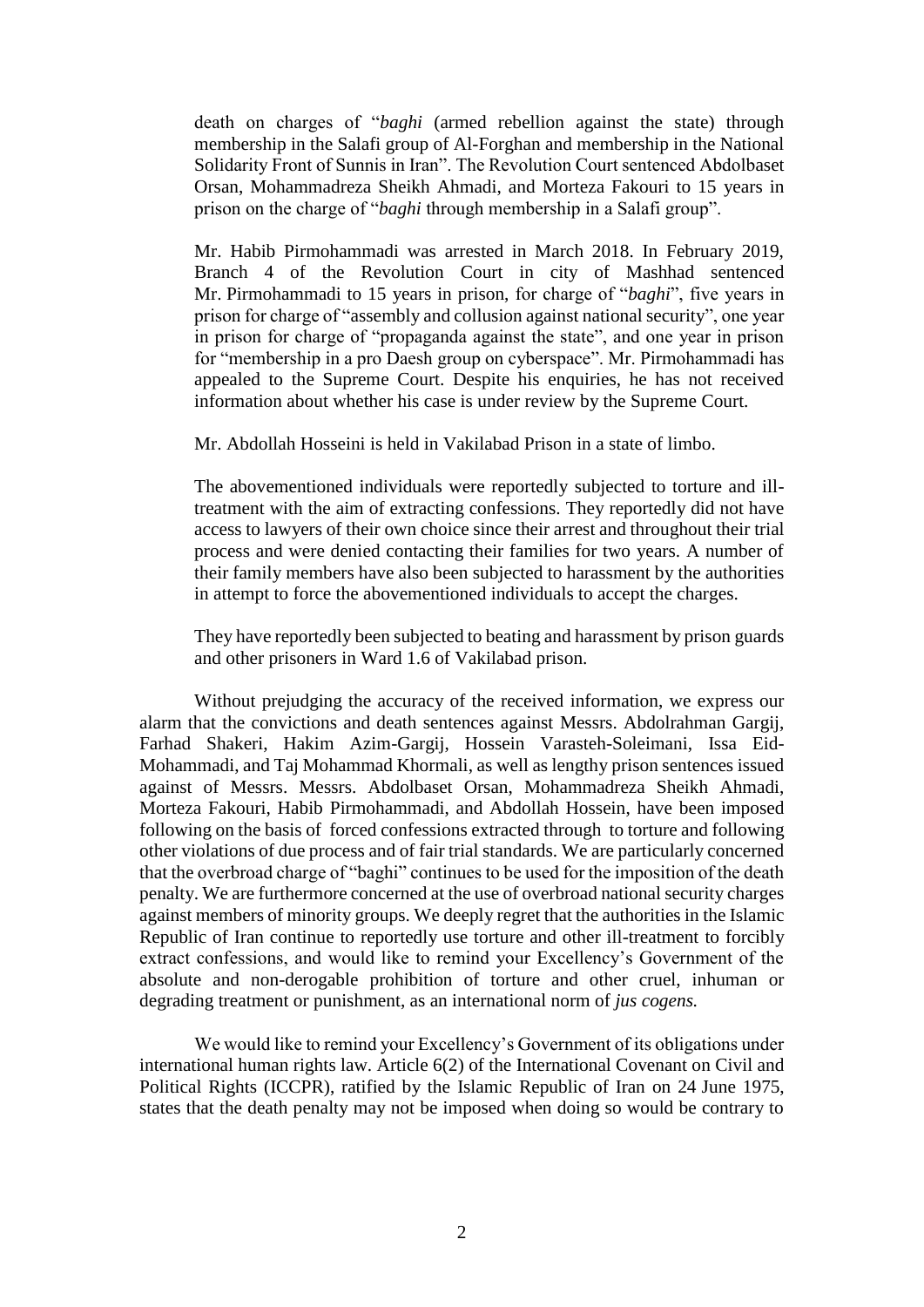the provisions of the ICCPR. In General Comment No. 36 (part IV), the Human Rights Committee has noted that the imposition of the death penalty is lawful only if it is implemented in a non-arbitrary manner. That is, if it is imposed for the most serious crimes, and in accordance with other obligations incumbent on the State under the Covenant. The term "the most serious crimes" must be read restrictively and appertain only to crimes of extreme gravity involving intentional killing.

Furthermore, violation of the fair trial guarantees provided for in article 14 of the ICCPR in proceedings resulting in the imposition of the death penalty, would render the award of the death penalty arbitrary in nature, and in violation of article 6. Such violations might involve the use of forced confessions (concurrent violation of article 7); lack of effective representation during all stages of the criminal proceedings; failure to respect the presumption of innocence; lack of an effective right of appeal; lack of adequate time and facilities for the preparation of the defence; and general lack of fairness of the criminal process, or lack of independence or impartiality of the trial or appeal court.

With regard to the alleged violations of due process and of fair trial guarantees, we would like to recall article 14 of the ICCPR, which provides inter alia for the principle of equality before competent, independent and impartial courts and tribunals, the presumption of innocence, provision of adequate time and facilities for the preparation of the defence, and the right of accused persons to communicate with counsel of their own choosing. We also refer to General Comment No. 32 (2007) by the Human Rights Committee (CCPR/C/GC/32), the UN Basic Principles and Guidelines on Remedies and Procedures on the Right of Anyone Deprived of Their Liberty to Bring Proceedings Before a Court (A/HRC/30/37) and the UN Basic Principles on the Role of Lawyers, adopted by the Eighth United Nations Congress on the Prevention of Crime and the Treatment of Offenders, held in Havana (Cuba) from 27 August to 7 September 1990, which provide for the right to legal assistance, and for the prompt access and consultation with counsel without intimidation, hindrance, harassment or improper interference.

Article 7 of the ICCPR prohibits torture and other cruel, inhuman or degrading treatment or punishment. Paragraph 7c of Human Rights Council Resolution 16/23 urges States "To ensure that no statement established to have been made as a result of torture is invoked as evidence in any proceedings, except against a person accused of torture as evidence that the statement was made, and calls upon States to consider extending that prohibition to statements made as a result of cruel, inhuman or degrading treatment or punishment, recognizing that adequate corroboration of statements, including confessions, used as evidence in any proceedings constitutes one safeguard for the prevention of torture and other cruel, inhuman or degrading treatment or punishment." Furthermore, in article 12 of the Declaration on the Protection of All Persons from Being Subjected to Torture and Other Cruel Inhuman or Degrading Treatment or Punishment (resolution 3452), the General Assembly expressly stated that "any statement which is established to have been made as a result of torture or other cruel, inhuman or degrading treatment or punishment may not be invoked as evidence … in any proceedings."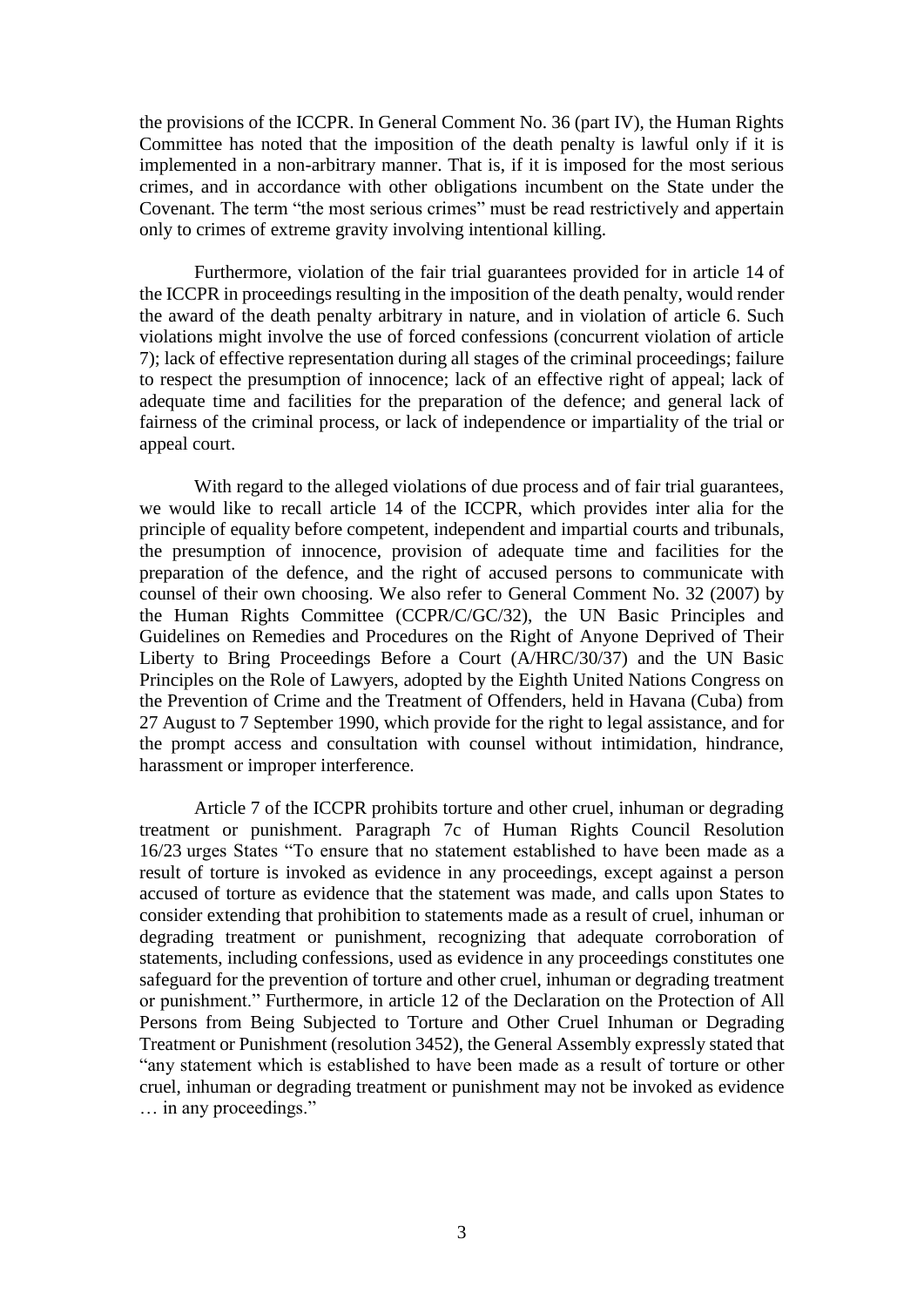Finally, recognizing that the individuals affected are members of religious minorities in the Islamic Republic of Iran, we would like to bring to your Excellency's Government's attention the international standards guaranteeing the freedom of thought, conscience, religions or belief, as well as the protection of the rights of persons belonging to minorities, provided in articles 18 and 27 of the ICCPR. Furthermore, reference is made to the 1981 United Nations Declaration on the Elimination of All Forms of Intolerance and of Discrimination Based on Religion or Belief (A/RES/36/55), which in its Article 2 (1): "[n]o one shall be subject to discrimination by any State, institution, group of persons, or person on grounds of religion or other belief." In Article 4 (1), the General Assembly further states that: "All States shall take effective measures to prevent and eliminate discrimination on the grounds of religion or belief in the recognition, exercise and enjoyment of human rights and fundamental freedoms [...]" Furthermore, we would like to refer your Government to Article 4(2) according to which: "All States shall make all efforts to enact or rescind legislation where necessary to prohibit any such discrimination, and to take all appropriate measures to combat intolerance on the grounds of religion or other beliefs in this matter.

The 1992 UN Declaration on the Rights of Persons Belonging to National or Ethnic, Religious and Linguistic Minorities, which refers to the obligation of States to protect the existence and the identity of minorities within their territories and to adopt the measures to that end (article 1) as well as to adopt the required measures to ensure that persons belonging to minorities can exercise their human rights without discrimination and in full equality before the law (article 4).

The full texts of the human rights instruments and standards recalled above are available on [www.ohchr.org](http://www.ohchr.org/) or can be provided upon request.

In view of the urgency of the matter, and of the irreversibility of the punishment of the death penalty, **we call upon your Excellency's Government to immediately halt any steps being taken towards the executions of Messrs. Abdolrahman Gargij, Farhad Shakeri, Hakim Azim-Gargij, Hossein Varasteh-Soleimani, Issa Eid-Mohammadi, and Taj Mohammad Khormali** which, on the basis of the information made available to us would violate international human rights law, and thus constitute an arbitrary execution. **We further urge your Excellency's Government to ensure that the death sentences against them are annulled and that all the aforementioned individuals are re-tried in full compliance with international human rights law**  and standards. We would also appreciate a response on the steps taken by your Excellency's Government to safeguard the rights of these individuals in compliance with international instruments.

The full texts of the human rights instruments and standards recalled above are available on [www.ohchr.org](http://www.ohchr.org/) or can be provided upon request.

In view of the urgency of the matter, we would appreciate a response on the initial steps taken by your Excellency's Government to safeguard the rights of the above-mentioned person(s) in compliance with international instruments.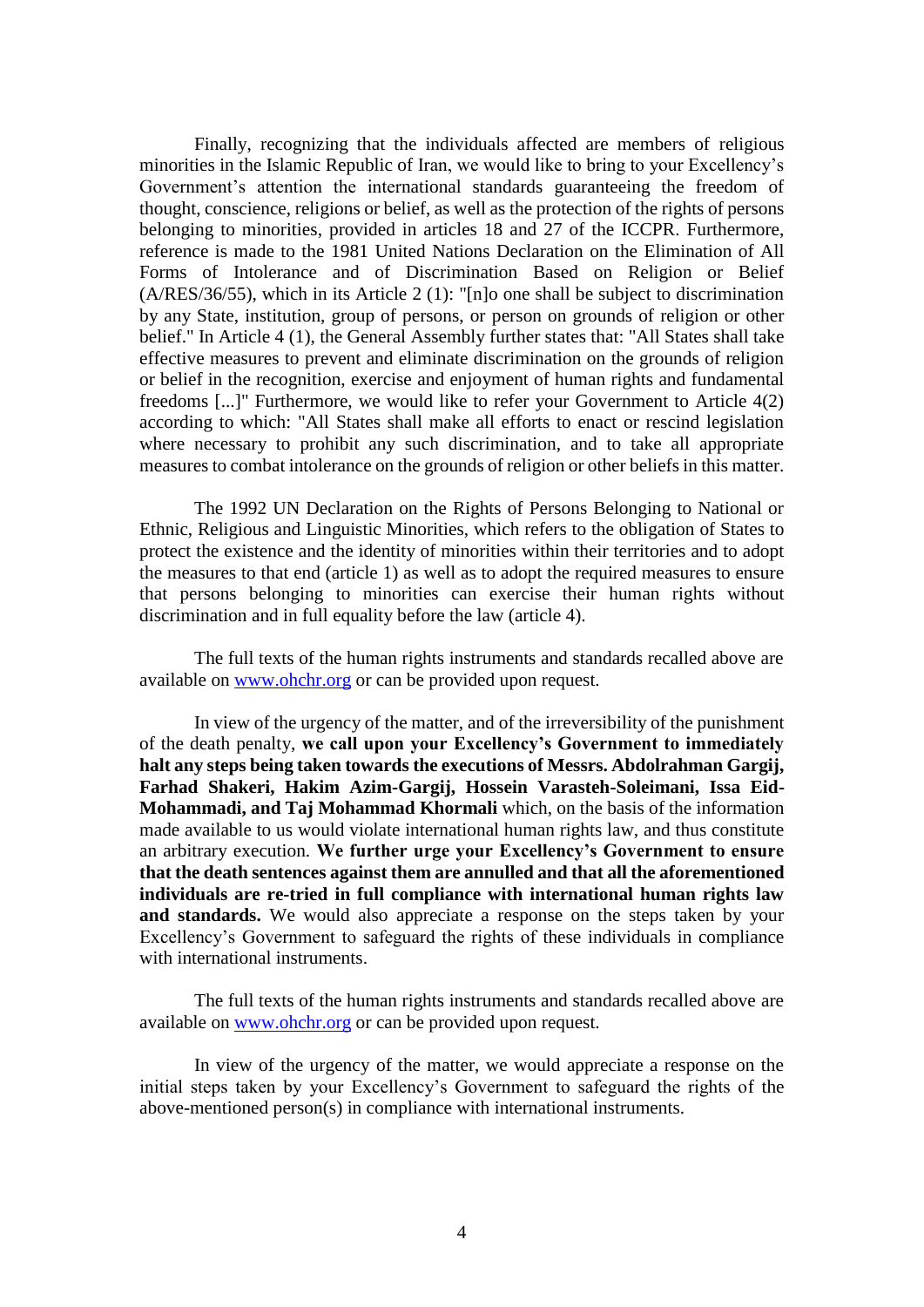As it is our responsibility, under the mandates provided to us by the Human Rights Council, to seek to clarify all cases brought to our attention, we would be grateful for your observations on the following matters:

- 1. Please provide any additional information and any comment you may have on the above-mentioned allegations.
- 2. Please provide detailed information about the legal and factual basis for the conviction and sentencing to death and prison sentences against each of the abovementioned individuals, and their compatibility with international human rights law. In particular, please provide information about evidence used to convict the individuals on the charge of "baghi".
- 3. Please provide information about the age of each of the individuals at the time of their arrest.
- 4. Please provide detailed information about whether any investigation or inquiry has been conducted into the allegations of the use of torture and other cruel, inhuman or degrading treatment or punishment. If no such investigation has taken place, please explain why.
- 5. Please provide detailed information about the criminal investigation and judicial processes in these cases, including confirmation of the dates on which abovementioned individuals were arrested, detained, and charged, as well as the dates of every court decision. Please also confirm the charges, convictions and sentences against them as well as details on their access to legal assistance.
- 6. Please provide the court decisions related to the prosecution of these individuals, including by the Supreme Court and the Revolution Courts. Please also provide information about the justification to deny the right to present a defence and the denial to provide effective access to counsel of their choosing.
- 7. Please provide information on the conditions in detention abovementioned individuals, including any details about time spent in solitary confinement, family visits and communication with their lawyers, as well as about the state of their physical and psychological well-being.

While awaiting a reply, we urge that all necessary interim measures be taken to halt the alleged violations and prevent their re-occurrence and in the event that the investigations support or suggest the allegations to be correct, to ensure the accountability of any person responsible of the alleged violations.